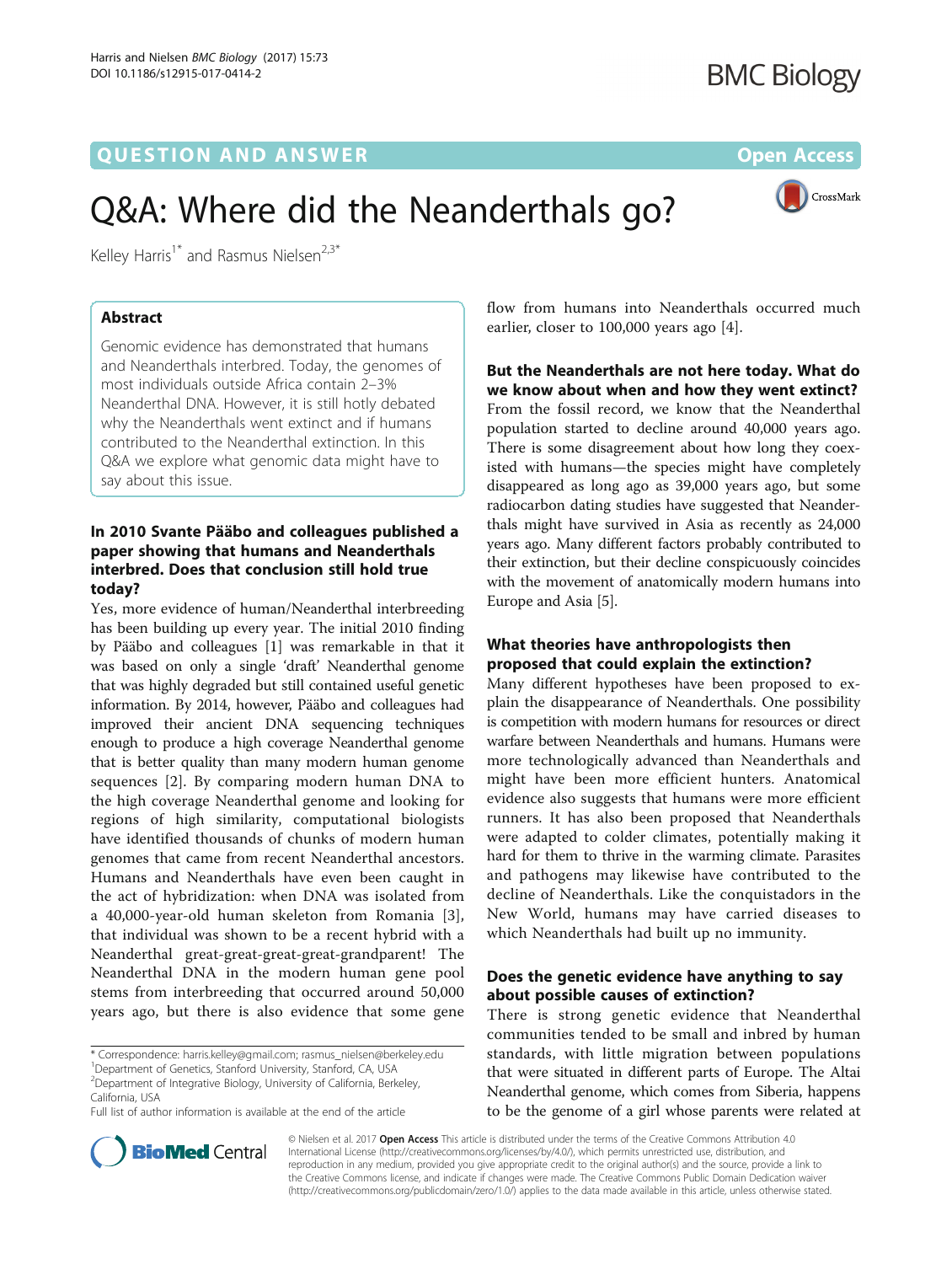the level of half siblings. Such inbreeding may have left Neanderthals vulnerable to high rates of genetic diseases, which can threaten population health further and lead to death spirals of mutational meltdown. The structure of Neanderthal genetic variation tells us that the Altai girl's inbred family history was not just a one-off event—rather, she came from a society that had maintained a small population size for tens of thousands of years. This is analogous to the way that human genomes contain evidence of an 'out-of-Africa bottleneck'—African populations living today have more genetic diversity than non-African populations because the human population that first left Africa was relatively small and inbred. However, this migratory human population appears to have bounced back quickly. Neanderthals never rebounded like this; they just kept dwindling in population size until disappearing altogether from the fossil record.

## If Neanderthals were so genetically unhealthy, what did this mean for the children of the Neanderthals who interbred with humans?

We recently found evidence that Neanderthal ancestry was probably a significant liability that hurt the fitness of early human–Neanderthal hybrids. At the time when Neanderthals first encountered anatomically modern humans, their long period of inbreeding made them at least 40% less fit than the modern humans who migrated into Eurasia to join them. Assuming that Neanderthals passed this fitness disadvantage down to their hybrid children, the fraction of Neanderthal ancestry in the human population is predicted to have decreased over time, as it was eliminated by natural selection. According to population genetic theory and simulations, Neanderthals may at one time have contributed around 10% of the human gene pool, though the contribution has been reduced to levels of only around 2–3% today [[6](#page-2-0), [7](#page-2-0)] (Fig. 1). Since humans outnumbered Neanderthals by approximately 10-to-1 during the interbreeding period, it is possible that Neanderthals did not truly die off at all, but simply melted together with the human species. One could perhaps argue that Neanderthals did not disappear due to warfare or competition—but due to love.

## This argument assumes that Neanderthal DNA has been removed from the human gene pool by natural selection—is there any evidence of that?

We can see evidence for selection against Neanderthal DNA by comparing the most important regions of the human genome to the 'junk DNA' that takes up space in our genome without helping to keep us alive. When Sriram Sankararaman, David Reich, Benjamin Vernot, and Joshua Akey used computational techniques to identify fragments of Neanderthal DNA in large modern human genome repositories, they found that these bits



of Neanderthal DNA were much less likely to overlap important genes than we would expect to see if Neanderthal DNA was distributed at random [[8](#page-2-0), [9](#page-2-0)]. This suggests that people with Neanderthal DNA in certain important parts of their genomes have historically had fewer children on average than people whose Neanderthal DNA is harmlessly confined to 'junky' regions of the genome [[10\]](#page-2-0).

## Is there any empirical evidence that the proportion of Neanderthal DNA has decreased with time in humans?

A few days after we published our theoretical analysis of the dynamics of Neanderthal introgression, a team led by Qiaomei Fu and David Reich [\[11\]](#page-2-0) published an empirical confirmation of one of our predictions! Specifically, they looked at Neanderthal ancestry in 51 anatomically modern humans who lived between 45,000 and 7000 years ago and discovered that the older individuals had more Neanderthal ancestry than the younger individuals did. Their study provides strong evidence that our ancestors had more Neanderthal ancestry than people have today, adding support to the idea that natural selection has been slowly purging Neanderthal DNA from our gene pool.

#### How could this theory be tested further?

We need more estimates of the proportion of Neanderthal DNA in old human remains. The more of these data points we have, the better we will be able to estimate how